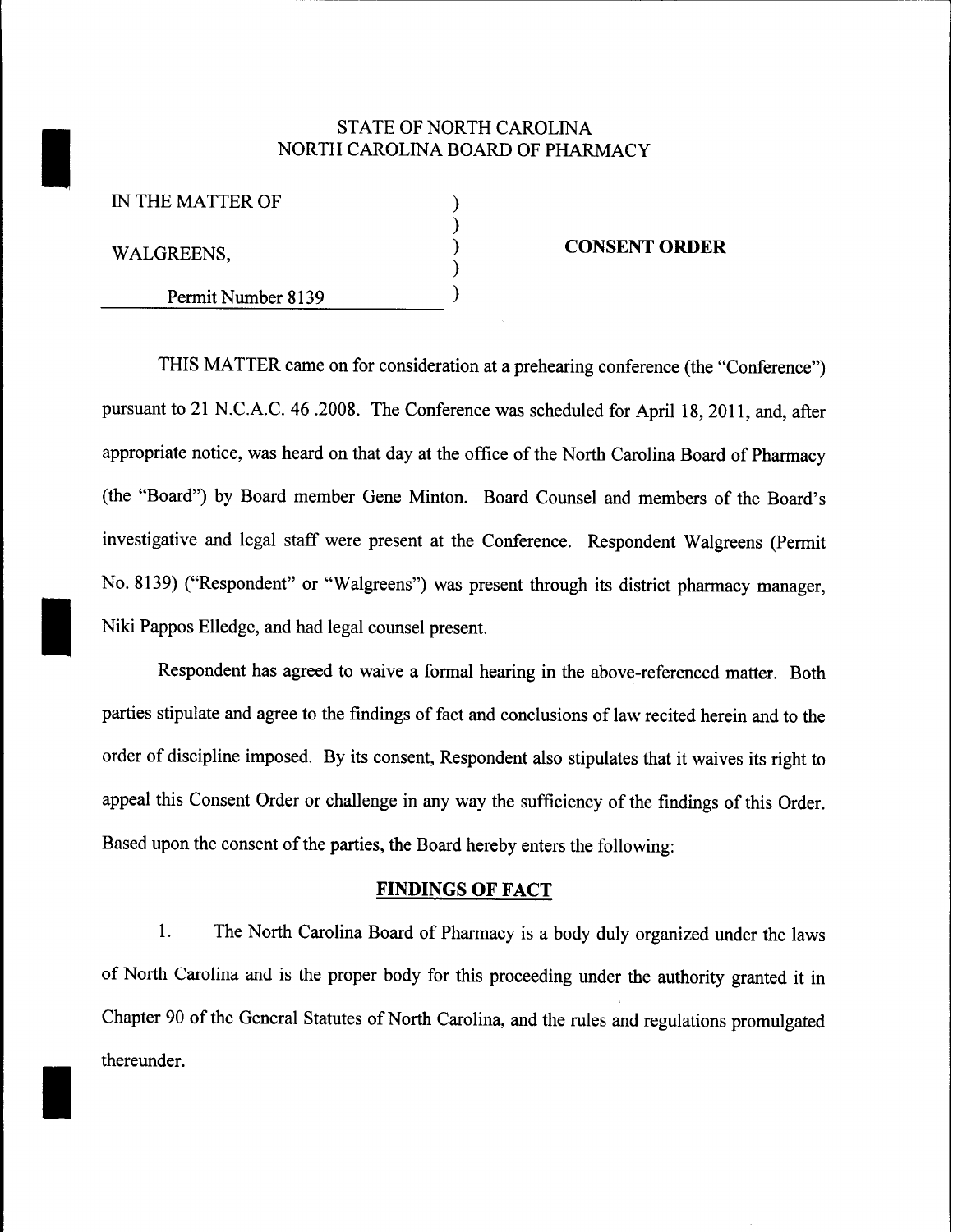2. The Respondent is, and was at all relevant times referred to herein, located at 1600 Skibo Road, Fayetteville, North Carolina, and the holder of Permit Number 8139 issued by the Board. Respondent is, and was at all relevant times referred to herein, subject to the rules and regulations of the North Carolina Board of Pharmacy and the laws of the State of North Carolina.

I

I

I

3. Between approximately March 2010 and November 1,2010, Walgreens operated without a pharmacist-manager.

4. The Board's investigator testified at the Conference that no other violations were discovered during his investigation.

5. The Board finds that discipline is warranted due to the nature of the conduct described.

### **CONCLUSIONS OF LAW**

Based on the above findings, the Board concludes as a matter of law:

1. Respondent Walgreens violated N.C. Gen. Stat. §§ 90-85.21(a), 90-85.38(b) and 90-85.40(1); and 21 N.C.A.C. 46 .1601(e) and 46.2502(b).

2. Respondent does not contest that the conduct in this matter constitutes sufficient grounds for disciplinary action on its permit under N.C. Gen. Stat. § 90-85.38.

### **DISCIPLINARY ACTION**

Based upon the foregoing, and with the consent of the parties, IT IS THEREFORE ORDERED that the permit of Respondent, Permit No. 8139, is hereby SUSPENDED for seven (7) days, which suspension shall be stayed for one (l) year from the date that this Order is accepted by the Board, upon the following conditions:

 $-2-$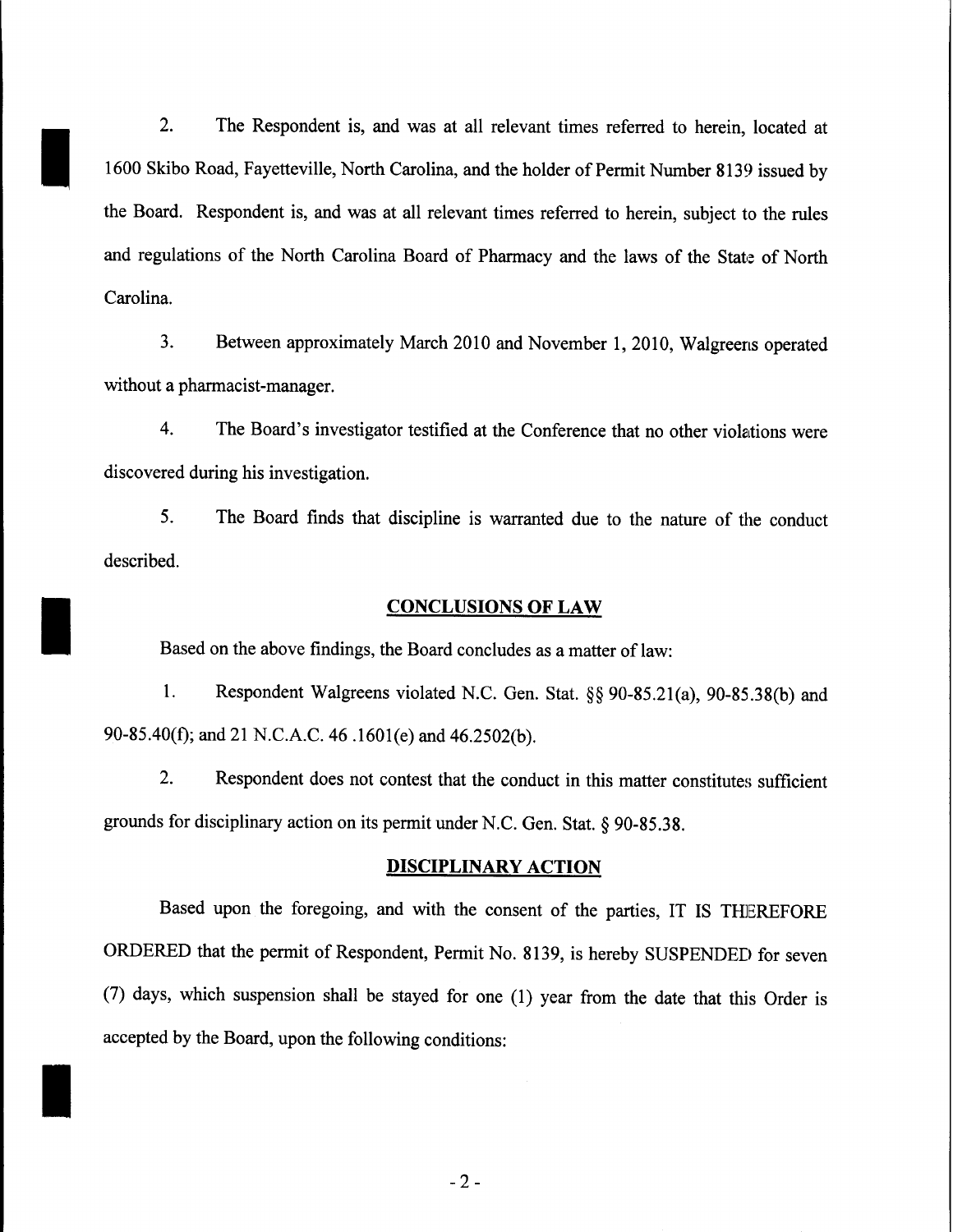- I. Respondent shall cooperate with the Board, its attorneys, investigators, and other<br>representatives in any investigation, including regarding compliance with the representatives in any investigation, including regarding compliance with the provisions of this Consent Order;
	- 2. Respondent shall violate no laws governing the practice of pharmacy or the distribution of drugs;
	- 3. Respondent shall violate no rules and regulations of the Board;

I

I

4. Respondent shall maintain full compliance with this Consent Order.

If Respondent fails to comply with any terms or conditions of this Consent Order, the one-year stay described above shall be lifted and Respondent may be subject to additional disciplinary action by the Board.

| This the $\int_{0}^{\frac{1}{2}} \frac{dx}{y}$ day of<br>/ Ry<br>, 2011. |
|--------------------------------------------------------------------------|
| NORTH CAROLINA BOARD OF PHARMACY                                         |
| By:                                                                      |
| Jay W. Campbell, IV<br><b>Executive Director</b>                         |
|                                                                          |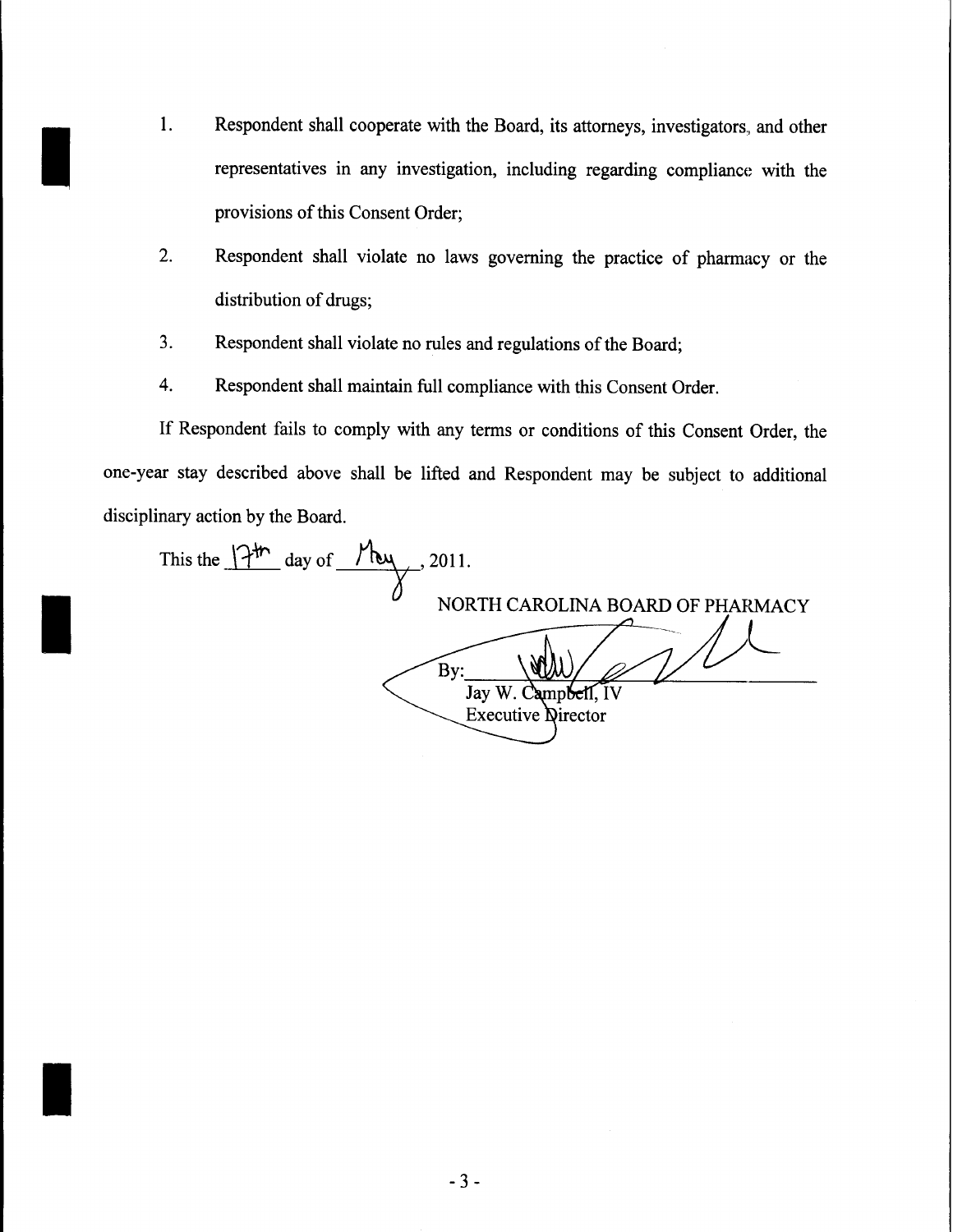Walgreens, the holder of permit number 8139, has full knowledge that it has the right to a hearing, at which it would have the right to be represented at its expense by counsel, in this matter. The undersigned freely, knowingly and voluntarily waives such right by entering into this Consent Order.

The undersigned understands and agrees that by entering into this Consent Order, it certifies that it has read the foregoing Consent Order and that it voluntarily consents to the terms and conditions set forth therein and relinquishes any right to judicial review of Board actions which may be taken concerning this matter. The undersigned further understands that should it violate the terms and conditions of this Consent Order, the Board may take additional disciplinary action. The undersigned understands and agrees that this Consent Order will not become effective unless and until approved by the Board. The undersigned understands that it has the right to have counsel of its choice review and advise it with respect to its rights and this Consent Order, and represents that it enters this Consent Order after consultation with its counsel or after knowingly and voluntarily choosing not to consult with counsel.

The undersigned certifies that its agent executing this Consent Order is duly authorized to accept the Consent Order on behalf of the permit holder and to bind the permit holder.

ACCEPTED AND CONSENTED TO BY:

WALGREENS (License No. 8139)

 $\frac{5}{5/1}$  $\sqrt{\overline{\mathbf{By}}$  $\bigwedge$  Title:

STATE OF *Illinois* 

 $\angle 4k \varepsilon$  COUNTY

I

I

I

I, the undersigned Notary Public of the County and State aforesaid, do hereby certify that the following person personally appeared before me this day and acknowledged the due execution of the foregoing document:

Date:  $5.5 - 1/$ 

Knong, Kesskep

OFFICIAL SEAL KAREN A KESSLER NOTARY PUBLIC -STATE OF ILLINOIS MY COMMISSION EXPIRES:09124/13 mmmmmmmm

My commission expires:  $\frac{9}{2}$  ,  $\frac{9}{1}$